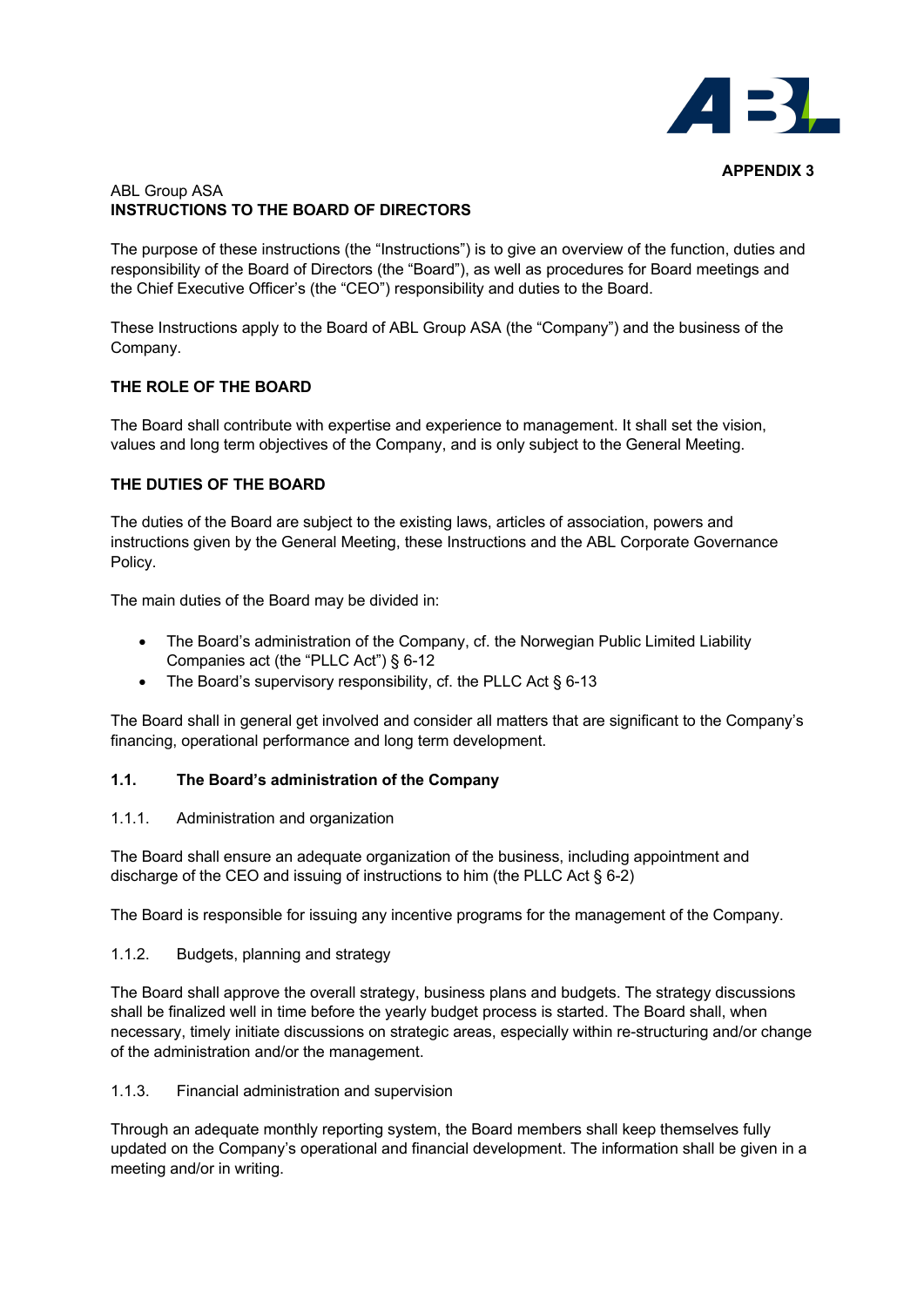

### *Annual report and accounts*

The annual report and the annual accounts shall be submitted to the Board for approval within relevant legal time frames. The Board shall submit its annual report, which shall include information about net profit or loss and prospects for the future. (cf. the Accounting Act § 3-3, cf. § 3-8).

# *Dividend policy*

The Board shall, in cooperation with the management, issue the Company's dividend policy and shall annually submit proposal for distribution of dividend to the General Meeting.

## **1.2. The Board's supervisory responsibility**

The Board shall supervise the management of the Company's business in general. The Board may issue instructions for the CEO.

### **1.3. Adequate equity**

The Board shall see to that the Company at all times are funded and financed adequately in terms of the risk and scope of the Company's business.

## **1.4. The Board's duties in relation to the General Meeting**

### *Authority to convene and preparation of proposals to resolutions*

The General Meetings are convened by the Board (the PLLC Act § 5-9). The Board shall prepare all matters which shall be considered by the General Meeting.

### *Attendance at the General Meetings*

Directors of the Board and the CEO have the right to attend and speak at General Meetings. The Chairman of the Board and CEO shall attend General Meetings unless the General Meeting in each case shall decide otherwise (the PLLC Act § 5-5).

### *Duties in regards to the annual reports and accounts*

The Board shall submit its proposal to profit and loss account and balance sheet, and its proposal to application of profit or coverage of loss to each shareholder (the PLLC Act § 5-6 nr 2) preferably together with the notice to the General Meetings, but not later than one week before the matter shall be considered by the General Meeting.

### **1.5. Other responsibilities**

### *Other legal duties*

The Board shall be responsible for all other duties which are attributed to the Board pursuant to laws or the Articles of Association, and the Board shall keep itself informed about or resolve matters which in the opinion of the administration or the Chairman of the Board is natural or required.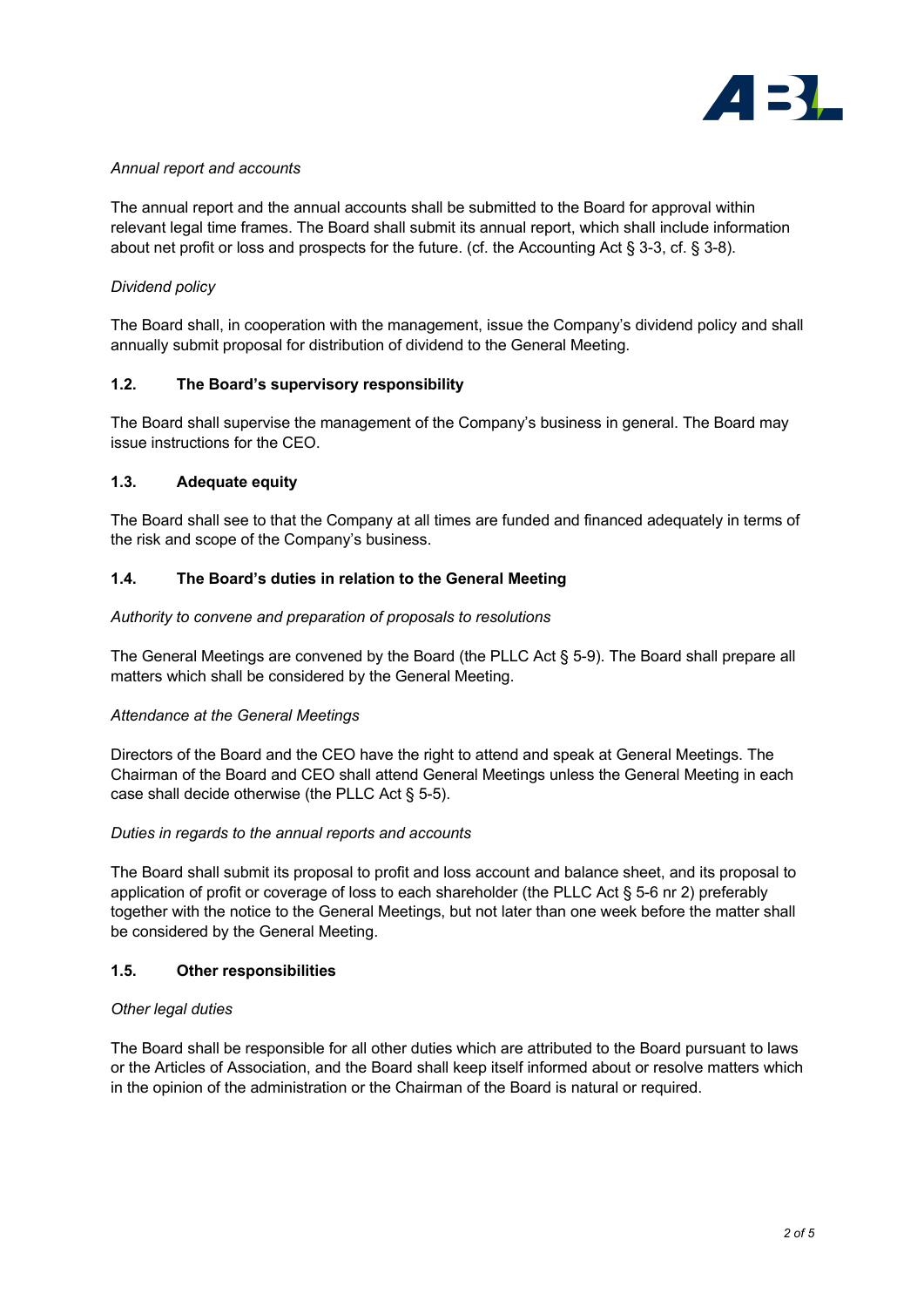

### **CEO'S RESPONSIBILITIES AND DUTIES TO THE BOARD**

#### **1.6. Day-to-day administration**

The CEO is in charge of the day-to-day administration of the Company's business and shall comply with the guidelines and instructions issued by the Board. The day-to-day administration does not comprise matters which by the Company's standards are of an unusual kind or major importance.

The CEO may decide matters under authorization from the Board in each case or whenever the Board' decision cannot be awaited without major detriments to the Company. The Board shall be notified as soon as possible of the decision.

The CEO shall ensure that the Company's accounts are in accordance with laws and regulations, and that the capital management is safely organized.

#### **1.7. CEO's duties to the Board**

The CEO shall on a monthly basis, in a meeting or in writing, furnish the Board with information on the Company's financial and operational performance.

The CEO shall regularly inform the Board of achieved results and plan of action in relation to health, environment and security.

The Board may at any time require the CEO to furnish the board with a detailed report on specific matters. Such report may also be demanded by each of the Directors.

The CEO shall prepare matters that are to be dealt with by the Board in consultation with the Chairman of the Board. Matters shall be prepared and submitted so that the Board has adequate basis for its consideration.

Documents and other material which is the basis for resolutions shall be distributed to the Directors of the Board normally one week before the matter shall be considered.

## **THE BOARD'S PROCEDURES**

#### **1.8. Board proceedings**

The Board shall deal with matters in meetings unless the Chairman finds that the matter can be submitted in writing or dealt with in some other adequate manner. The Chairman shall ensure that the Directors wherever possible can participate in a collective consideration of matters that are dealt with outside meetings. The Directors and the CEO may require the matter to be dealt with at a meeting.

Board proceedings are conducted by the Chairman. If neither the Chairman nor the deputy Chairman participates, the Directors will elect an ad hoc Chairman for the proceedings.

The CEO has the right and obligation to participate in the Board's dealing with matters and to speak, except as otherwise decided by the Board in each case.

Quorum requirements shall be in accordance with the PLLC Act § 6-24, and resolutions shall be adopted by a majority required by the PLLC Act § 6-25.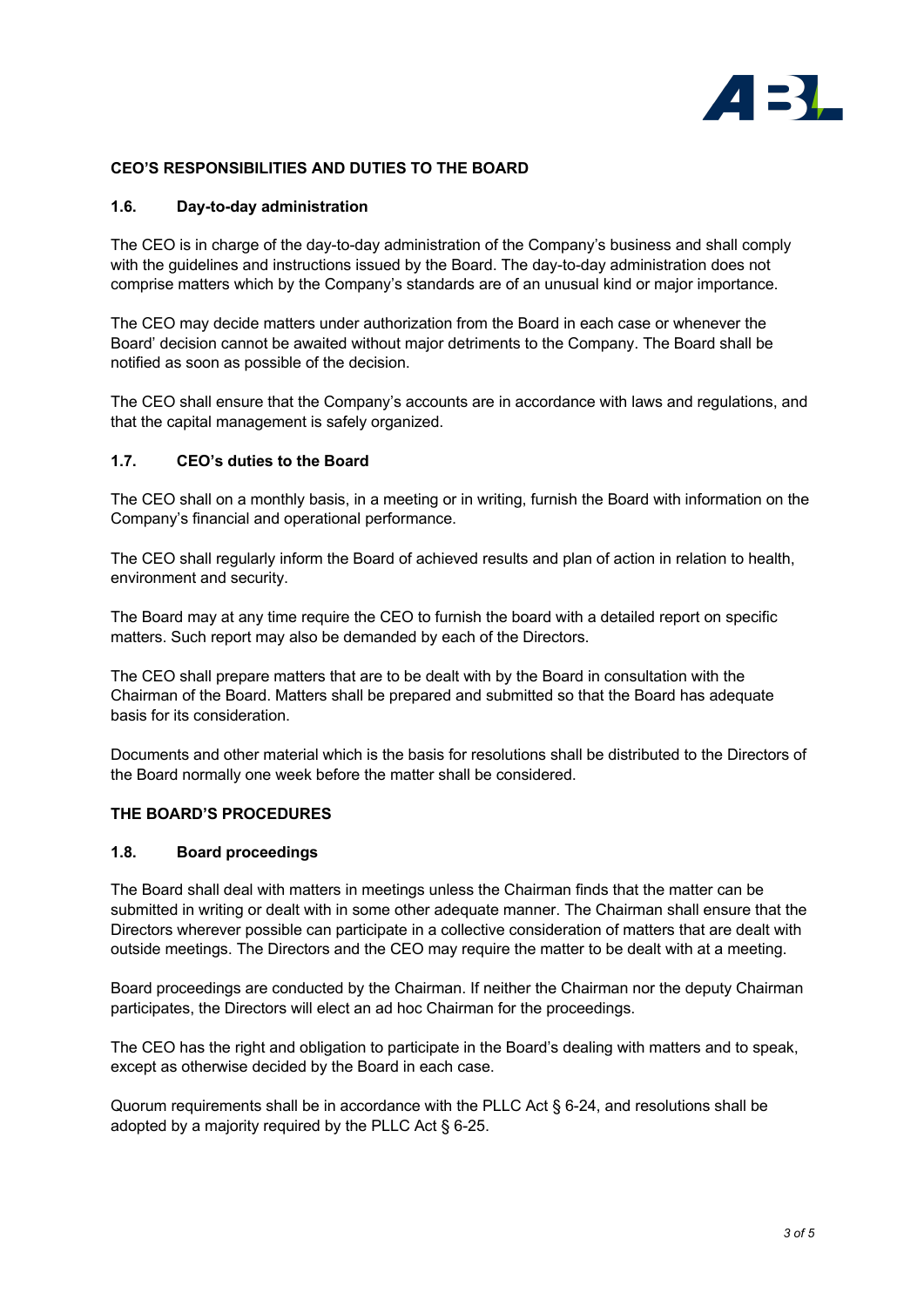

## **1.9. Notice of board proceedings**

The Chairman shall ensure the consideration of matters that pertain to the Board and is responsible for convening the board meetings. Each Director and the CEO may require the Board to deal with specific matters.

Board meetings shall be convened in writing, by e-mail, telefax or telephone, specifying the agenda and time and place of the meeting if possible. Meetings convened by telephone shall be confirmed in writing. If possible the meeting shall be convened with one week's prior notice. In special circumstances the meeting may be convened with shorter notice.

Normally there should be six ordinary board meetings annually. The dates of ordinary board meetings in a financial year shall be set at the last Board meeting of the foregoing year, unless the Board decides otherwise.

Extraordinary board meetings should be convened with at least one week notice, but the Board may be convened on shorter notice if the nature of the matter requires immediate board consideration.

If no Directors of the Board objects, the representatives of the administration, experts and other persons which has relevant information may be convened to the board meetings.

### **1.10. Objectives and plans for the work of the Board**

Based on the Company's vision, values and objectives, the Board shall annually prepare a long term plan for board matters, which describes the central issues which the Board whishes to focus on in the coming year. When the Board prepares the long term plan, it shall also evaluate its work in the previous year in relation to last year's plan.

### **1.11. Delegation of authority, committees**

The Board may delegate certain matters to the Chairman or to one or more committees originating from the Board.

### **1.12. Board minutes**

Minutes shall be kept of the Board's deliberations. It shall at least give the time and place, name the participants, the mode of procedure and the Board's resolution. It shall state that the procedure satisfies the quorum requirements (the PLLC Act § 6-24).

If the Board's resolution is not unanimous, the names of those having voted for and against shall be stated. Directors and the CEO who do not agree with a resolution may require their opinion to be entered in the minutes.

The minutes shall be signed by all the Directors who have participated in the board discussion. The other Directors shall endorse that they are familiar with the content of the minutes. The minutes shall be distributed to the Directors as soon as possible after the board meeting, allowing them a period in which to return their comments that shall be included in the minutes (the PLLC Act § 6-29). The minutes shall be approved in the next board meeting.

### **1.13. Disqualification**

A Director of the Board may not participate in the discussion or resolution of any matter which is of such particular importance to himself/herself or any related party that he/she must be deemed to have